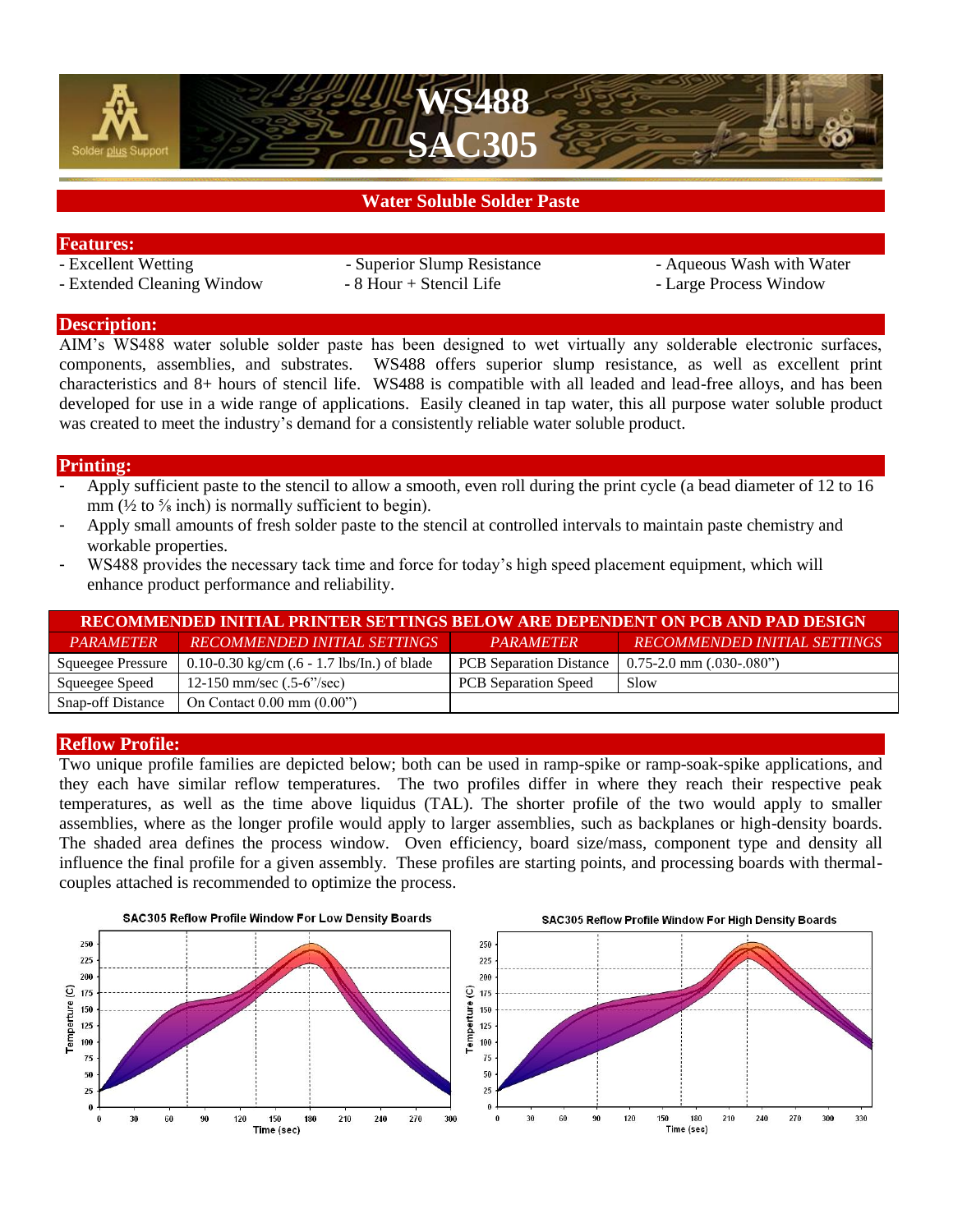| <b>RATE OF</b><br>$RISE 2^{\circ}C$<br><b>SEC MAX</b> | <b>RAMP</b><br>TО<br>$150^{\circ}C$<br>$(302^{\circ}F)$ | <b>PROGRESS</b><br><b>THROUGH</b><br>$150^{\circ}C - 175^{\circ}C$<br>$(302^{\circ}F - 347^{\circ}F)$ | <b>TO PEAK</b><br><b>TEMP 230°C-</b><br>$245^{\circ}C(445^{\circ}F -$<br>$474^{\circ}F$ | <b>TIME ABOVE</b><br>$217^{\circ}C(425^{\circ}F)$ | <b>COOLDOWN</b><br>$\leq$ 4 °C / SEC | <b>PROFILE</b><br><b>LENGTH</b><br><b>AMBIENT</b><br><b>TO COOL</b><br><b>DOWN</b> |
|-------------------------------------------------------|---------------------------------------------------------|-------------------------------------------------------------------------------------------------------|-----------------------------------------------------------------------------------------|---------------------------------------------------|--------------------------------------|------------------------------------------------------------------------------------|
| <b>Short Profiles</b>                                 | $\leq$ 75 Sec                                           | $30-60$ Sec                                                                                           | 45-75 Sec                                                                               | $30-60$ Sec                                       | $45 \pm 15$ Sec                      | 2.75-3.5 Min                                                                       |
| Long Profiles                                         | $\leq 90$ Sec                                           | $60-90$ Sec                                                                                           | 45-75 Sec                                                                               | $60-90$ Sec                                       | $45 \pm 15$ Sec                      | $4.5 - 5.0$ Min                                                                    |

 THE RECOMMENDED REFLOW PROFILE FOR WS488 IS PROVIDED AS A GUIDELINE. OPTIMAL PROFILE MAY DIFFER DUE TO OVEN TYPE, ASSEMBLY LAYOUT, OR OTHER PROCESS VARIABLES. CONTACT AIM TECHNICAL SUPPORT IF YOU REQUIRE ADDITIONAL PROFILING ASSISTANCE.

THE REFLOW PROFILE FOR THE SAC305 PASTES USING A VAPOR PHASE REFLOW OVEN: PEAK TEMPERATURE RANGE I S 230*°*C – 245*°*C.

## **Compatible Products:**

- Electropure Solder Bar
- WS Tacky Flux
- WS715; WS375 Spray Flux
- WS482 Cored Wire
- Epoxy 4089 Chip Bonding Epoxy

#### **Cleaning:**

WS488 can be cleaned easily with water. Deionized water is recommended for the final rinse. A temperature of 38°C (100°F) - 66°C (150°F) is sufficient for removing residues. An in-line or other pressurized spray cleaning system is suggested, but is not required.

#### **Handling and Storage:**

- WS488 has a refrigerated shelf life of 6 months at  $4^{\circ}C$  (40 $^{\circ}F$ ) 12 $^{\circ}C$  (55 $^{\circ}F$ ).
- Allow the solder paste to warm naturally to ambient temperature (8 hrs.) prior to breaking the seal for use.
- Mix the product lightly and thoroughly for 1 to 2 minutes to ensure even distribution of any separated material.
- Do not store new and used paste in the same container, and reseal any opened containers while not in use.
- Replace the internal plug and cap of the 500 gram jars to ensure the best possible seal.

#### **Safety:**

- Use with adequate ventilation and proper personal protective equipment.
- Refer to the accompanying Material Safety Data Sheet for any specific emergency information.
- Do not dispose of any lead-containing materials in non-approved containers.

#### **Physical Properties:**

| <b>ITEM</b>           | <b>SPECIFICATION</b>                             |  |
|-----------------------|--------------------------------------------------|--|
| Appearance            | Gray, Smooth, Creamy                             |  |
| Alloy                 | <b>SAC305</b>                                    |  |
| <b>Melting Point</b>  | $217^{\circ}$ C                                  |  |
| Particle Size         | T <sub>3</sub> , T <sub>4</sub> , T <sub>5</sub> |  |
| General Metal Loading | 88.5% (T3)                                       |  |
| Viscosity             | Print/Dispense Versions Available                |  |
| Packaging             | Available in all industry standard packaging.    |  |